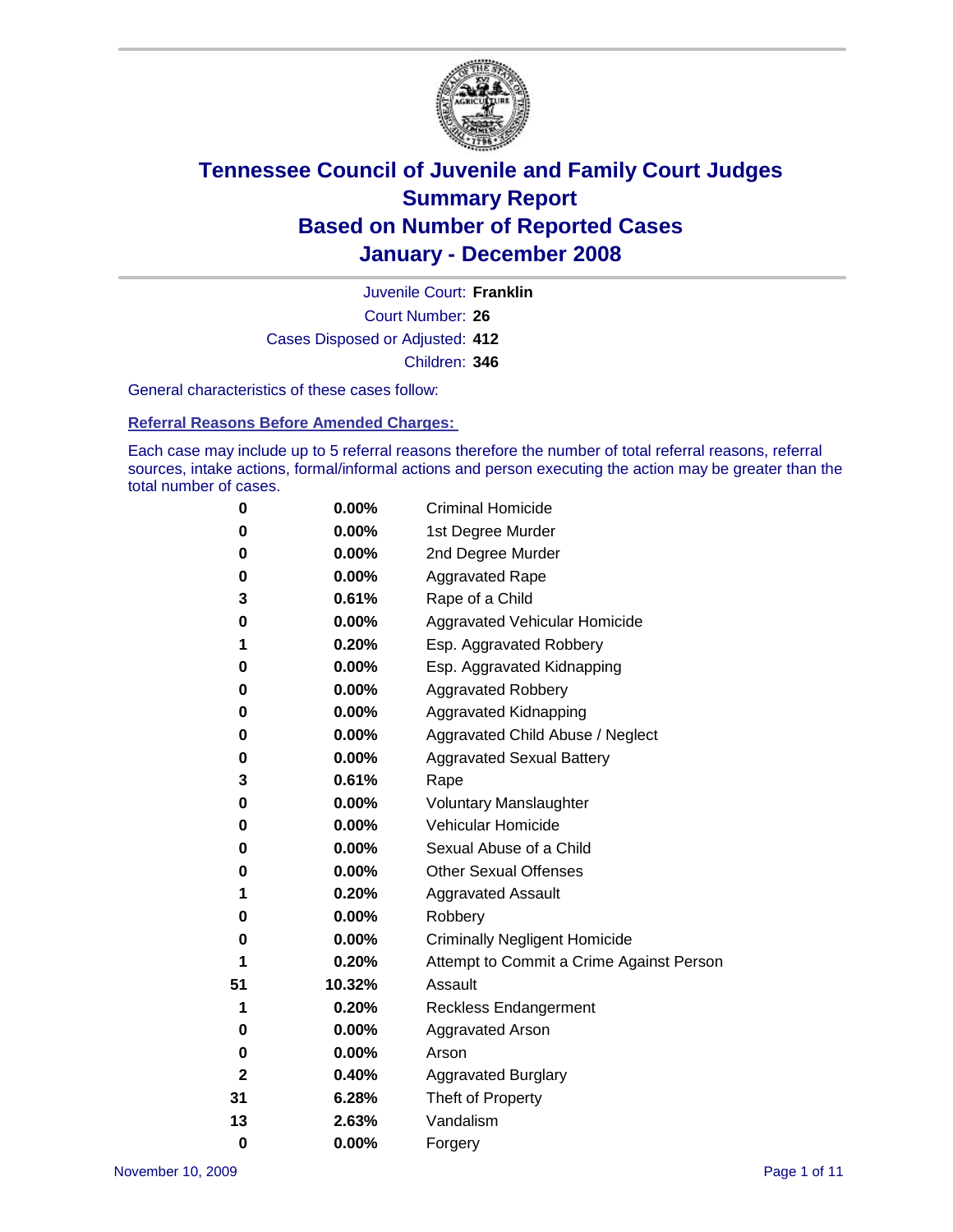

Court Number: **26** Juvenile Court: **Franklin** Cases Disposed or Adjusted: **412** Children: **346**

#### **Referral Reasons Before Amended Charges:**

Each case may include up to 5 referral reasons therefore the number of total referral reasons, referral sources, intake actions, formal/informal actions and person executing the action may be greater than the total number of cases.

| 0           | 0.00%    | <b>Worthless Checks</b>                                     |
|-------------|----------|-------------------------------------------------------------|
| 0           | 0.00%    | Illegal Possession / Fraudulent Use of Credit / Debit Cards |
| 3           | 0.61%    | <b>Burglary</b>                                             |
| 0           | $0.00\%$ | Unauthorized Use of a Vehicle                               |
| $\bf{0}$    | 0.00%    | <b>Cruelty to Animals</b>                                   |
| 19          | 3.85%    | Sale of Controlled Substances                               |
| 10          | 2.02%    | <b>Other Drug Offenses</b>                                  |
| 0           | $0.00\%$ | Possession of Controlled Substances                         |
| 0           | 0.00%    | <b>Criminal Attempt</b>                                     |
| 1           | 0.20%    | Carrying Weapons on School Property                         |
| 3           | 0.61%    | Unlawful Carrying / Possession of a Weapon                  |
| 1           | 0.20%    | <b>Evading Arrest</b>                                       |
| 0           | 0.00%    | Escape                                                      |
| 6           | 1.21%    | Driving Under Influence (DUI)                               |
| 29          | 5.87%    | Possession / Consumption of Alcohol                         |
| 1           | 0.20%    | Resisting Stop, Frisk, Halt, Arrest or Search               |
| 0           | $0.00\%$ | <b>Aggravated Criminal Trespass</b>                         |
| $\mathbf 2$ | 0.40%    | Harassment                                                  |
| 0           | 0.00%    | Failure to Appear                                           |
| 0           | 0.00%    | Filing a False Police Report                                |
| 0           | 0.00%    | Criminal Impersonation                                      |
| 33          | 6.68%    | <b>Disorderly Conduct</b>                                   |
| 3           | 0.61%    | <b>Criminal Trespass</b>                                    |
| 3           | 0.61%    | <b>Public Intoxication</b>                                  |
| 0           | 0.00%    | Gambling                                                    |
| 105         | 21.26%   | Traffic                                                     |
| 1           | 0.20%    | <b>Local Ordinances</b>                                     |
| 0           | $0.00\%$ | Violation of Wildlife Regulations                           |
| 1           | 0.20%    | Contempt of Court                                           |
| 20          | 4.05%    | Violation of Probation                                      |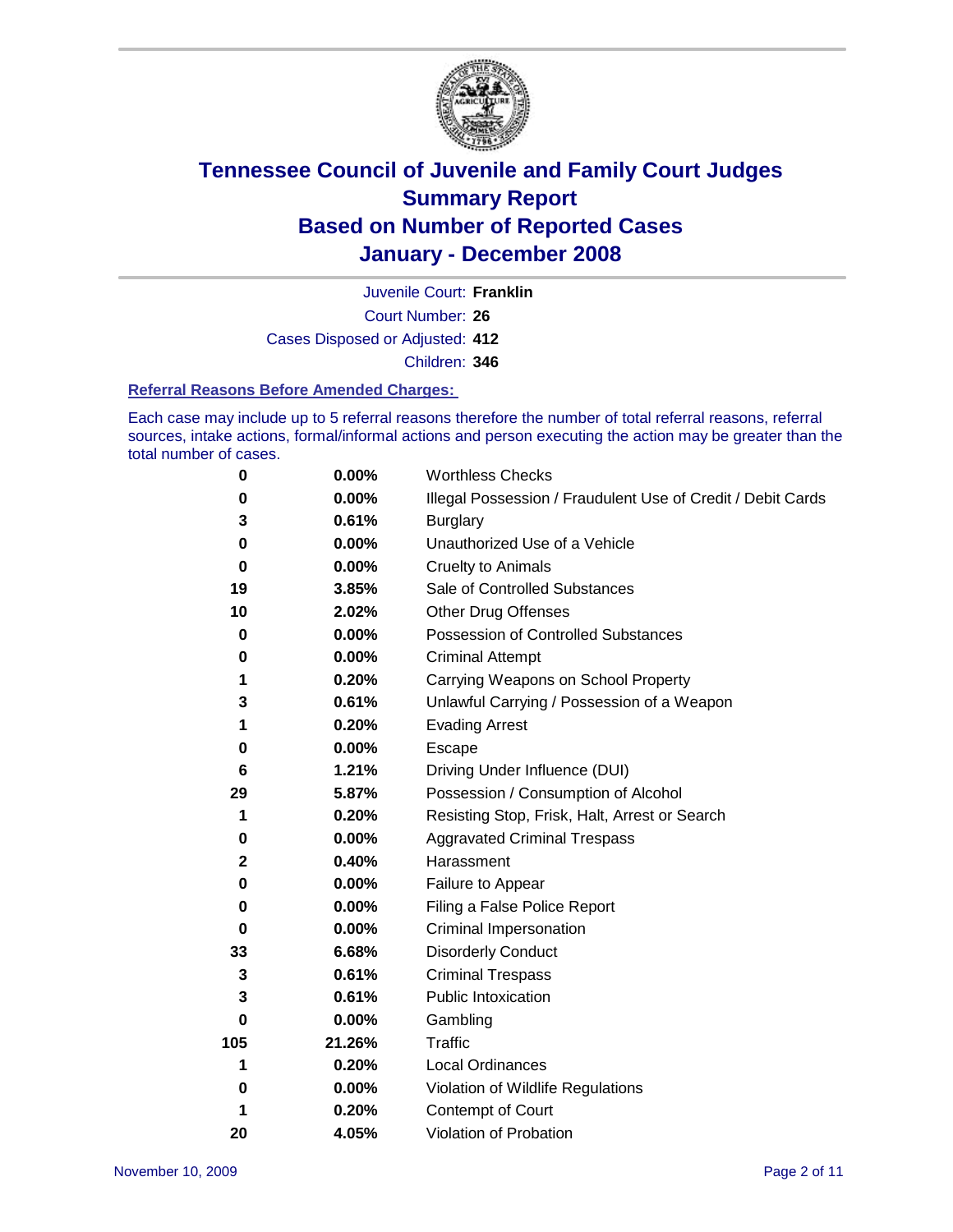

Court Number: **26** Juvenile Court: **Franklin** Cases Disposed or Adjusted: **412** Children: **346**

#### **Referral Reasons Before Amended Charges:**

Each case may include up to 5 referral reasons therefore the number of total referral reasons, referral sources, intake actions, formal/informal actions and person executing the action may be greater than the total number of cases.

| 5           | 1.01%    | Violation of Aftercare                 |
|-------------|----------|----------------------------------------|
| 19          | 3.85%    | Unruly Behavior                        |
| 84          | 17.00%   | Truancy                                |
| $\bf{0}$    | 0.00%    | In-State Runaway                       |
| 0           | 0.00%    | Out-of-State Runaway                   |
| 14          | 2.83%    | Possession of Tobacco Products         |
| $\mathbf 0$ | 0.00%    | Violation of a Valid Court Order       |
| 11          | 2.23%    | <b>Violation of Curfew</b>             |
| 0           | 0.00%    | Sexually Abused Child                  |
| 0           | 0.00%    | <b>Physically Abused Child</b>         |
| 0           | 0.00%    | Dependency / Neglect                   |
| 0           | 0.00%    | <b>Termination of Parental Rights</b>  |
| 0           | 0.00%    | <b>Violation of Pretrial Diversion</b> |
| 0           | 0.00%    | Violation of Informal Adjustment       |
| 0           | 0.00%    | <b>Judicial Review</b>                 |
| 0           | 0.00%    | <b>Administrative Review</b>           |
| 0           | $0.00\%$ | <b>Foster Care Review</b>              |
| 0           | 0.00%    | Custody                                |
| 0           | 0.00%    | Visitation                             |
| 0           | 0.00%    | Paternity / Legitimation               |
| 0           | 0.00%    | <b>Child Support</b>                   |
| 0           | 0.00%    | <b>Request for Medical Treatment</b>   |
| $\bf{0}$    | 0.00%    | <b>Consent to Marry</b>                |
| 13          | 2.63%    | Other                                  |
| 494         | 100.00%  | <b>Total Referrals</b>                 |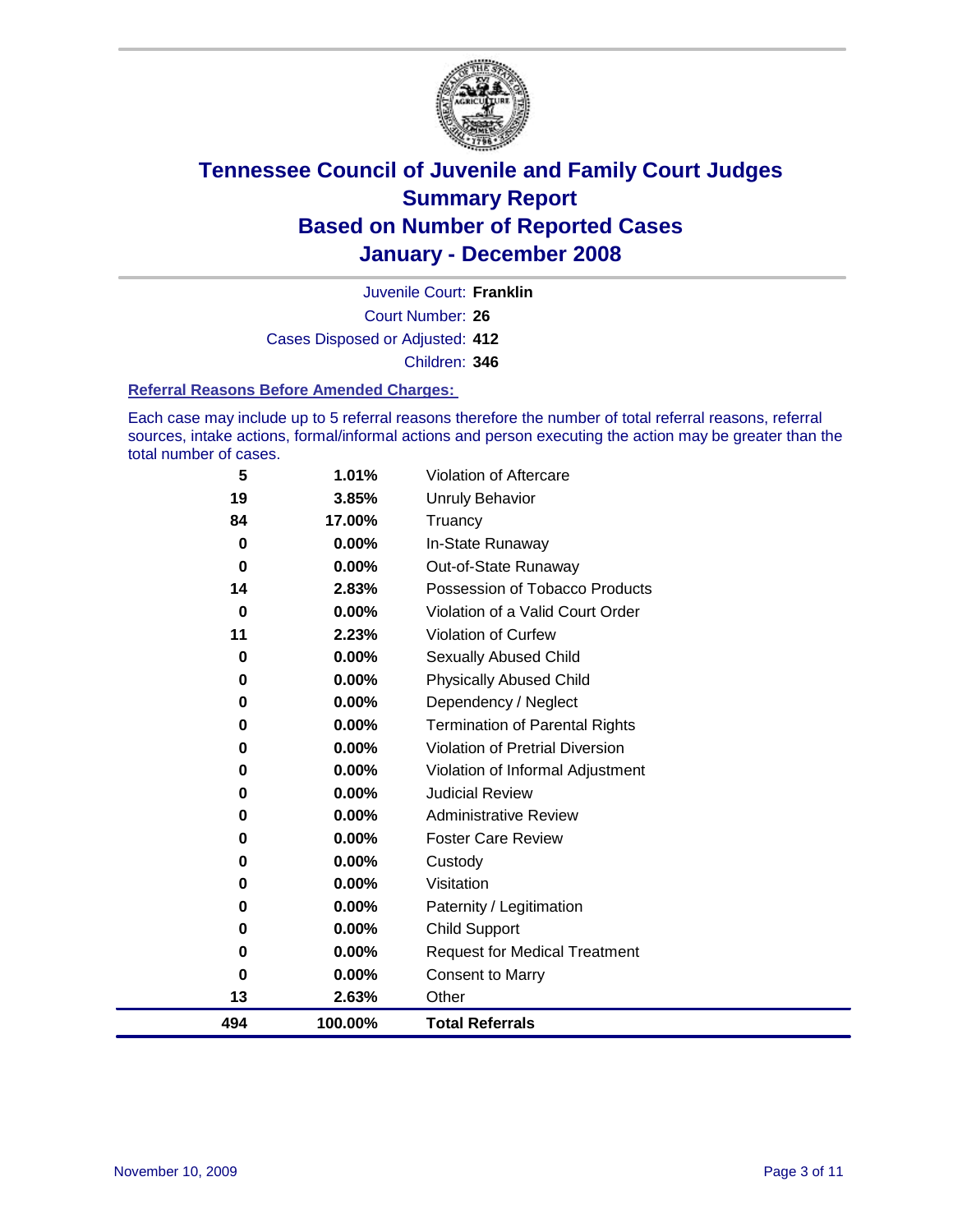

|                            |                                 | Juvenile Court: Franklin |  |
|----------------------------|---------------------------------|--------------------------|--|
|                            |                                 | Court Number: 26         |  |
|                            | Cases Disposed or Adjusted: 412 |                          |  |
|                            |                                 | Children: 346            |  |
| <b>Referral Sources: 1</b> |                                 |                          |  |
| 289                        | 58.50%                          | Law Enforcement          |  |
| 16                         | 3.24%                           | Parents                  |  |

| 494          | 100.00%  | <b>Total Referral Sources</b>     |
|--------------|----------|-----------------------------------|
| 20           | 4.05%    | Other                             |
| 0            | 0.00%    | <b>Unknown</b>                    |
| 0            | 0.00%    | Hospital                          |
| 0            | $0.00\%$ | Child & Parent                    |
| 26           | 5.26%    | Victim                            |
| 3            | 0.61%    | <b>Other Court</b>                |
| 0            | 0.00%    | Social Agency                     |
| 0            | $0.00\%$ | <b>Court Staff</b>                |
| 1            | 0.20%    | <b>District Attorney's Office</b> |
| 0            | 0.00%    | <b>Other State Department</b>     |
| 6            | 1.21%    | <b>DCS</b>                        |
| 0            | 0.00%    | <b>CSA</b>                        |
| 131          | 26.52%   | School                            |
| 0            | 0.00%    | Self                              |
| $\mathbf{2}$ | 0.40%    | Relatives                         |
| 16           | 3.24%    | Parents                           |

#### **Age of Child at Referral: 2**

| 346         | 100.00% | <b>Total Child Count</b> |
|-------------|---------|--------------------------|
| 0           | 0.00%   | <b>Unknown</b>           |
| $\mathbf 0$ | 0.00%   | Ages 19 and Over         |
| 122         | 35.26%  | Ages 17 through 18       |
| 142         | 41.04%  | Ages 15 through 16       |
| 46          | 13.29%  | Ages 13 through 14       |
| 19          | 5.49%   | Ages 11 through 12       |
| 17          | 4.91%   | Ages 10 and Under        |
|             |         |                          |

<sup>1</sup> If different than number of Referral Reasons (494), verify accuracy of your court's data.

One child could be counted in multiple categories, verify accuracy of your court's data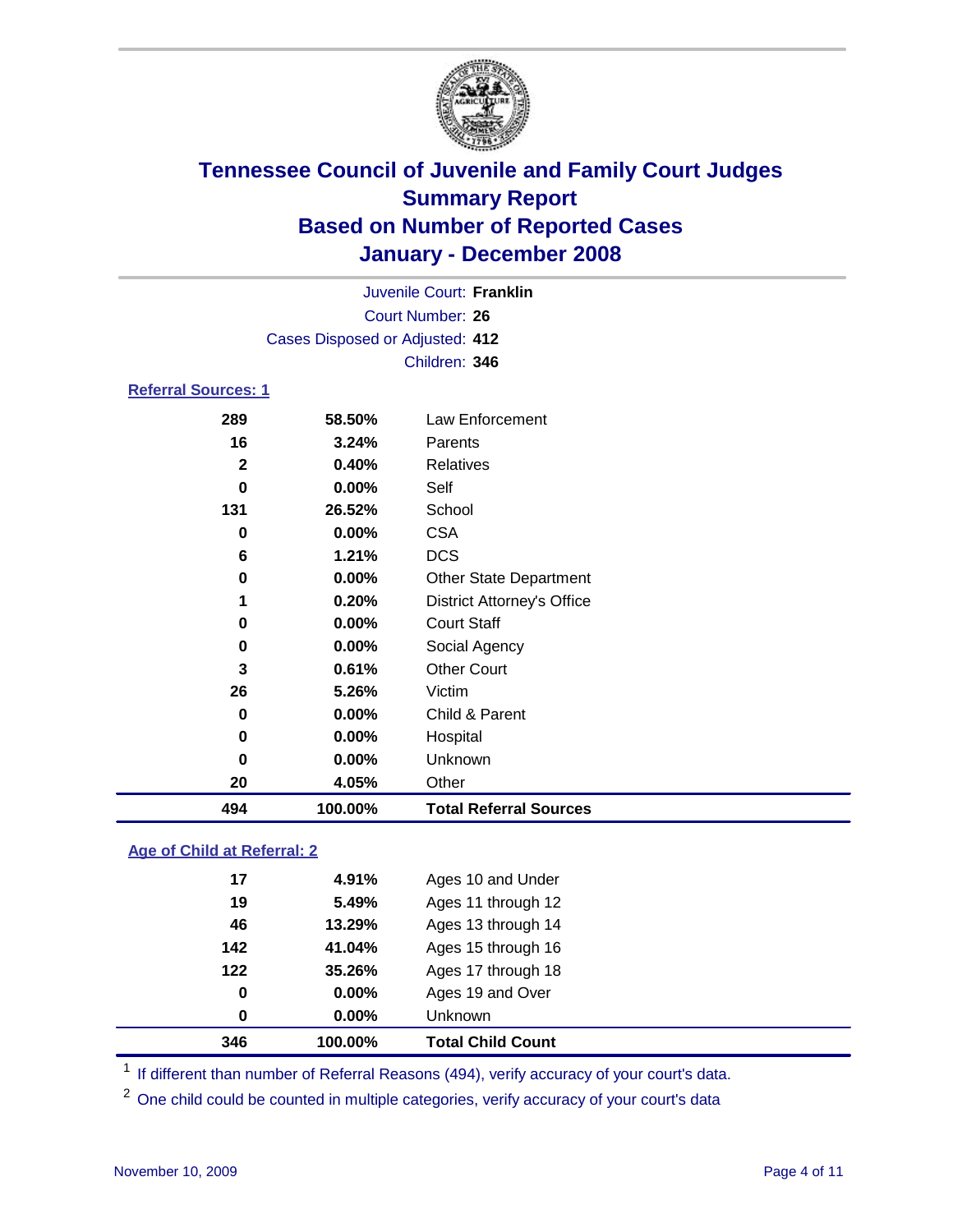

| Juvenile Court: Franklin                |                                 |                          |  |  |  |
|-----------------------------------------|---------------------------------|--------------------------|--|--|--|
|                                         | Court Number: 26                |                          |  |  |  |
|                                         | Cases Disposed or Adjusted: 412 |                          |  |  |  |
|                                         |                                 | Children: 346            |  |  |  |
| Sex of Child: 1                         |                                 |                          |  |  |  |
| 242                                     | 69.94%                          | Male                     |  |  |  |
| 104                                     | 30.06%                          | Female                   |  |  |  |
| $\bf{0}$                                | 0.00%                           | Unknown                  |  |  |  |
| 346                                     | 100.00%                         | <b>Total Child Count</b> |  |  |  |
| <b>Race of Child: 1</b>                 |                                 |                          |  |  |  |
| 310                                     | 89.60%                          | White                    |  |  |  |
| 32                                      | 9.25%                           | African American         |  |  |  |
| $\bf{0}$                                | 0.00%                           | Native American          |  |  |  |
| 0                                       | 0.00%                           | Asian                    |  |  |  |
| 4                                       | 1.16%                           | Mixed                    |  |  |  |
| $\bf{0}$                                | 0.00%                           | Unknown                  |  |  |  |
| 346                                     | 100.00%                         | <b>Total Child Count</b> |  |  |  |
| <b>Hispanic Origin: 1</b>               |                                 |                          |  |  |  |
| 10                                      | 2.89%                           | Yes                      |  |  |  |
| 336                                     | 97.11%                          | <b>No</b>                |  |  |  |
| 0                                       | 0.00%                           | Unknown                  |  |  |  |
| 346                                     | 100.00%                         | <b>Total Child Count</b> |  |  |  |
| <b>School Enrollment of Children: 1</b> |                                 |                          |  |  |  |
| 339                                     | 97.98%                          | Yes                      |  |  |  |
| $\overline{7}$                          | 2.02%                           | No                       |  |  |  |
| $\mathbf 0$                             | 0.00%                           | Unknown                  |  |  |  |
| 346                                     | 100.00%                         | <b>Total Child Count</b> |  |  |  |

One child could be counted in multiple categories, verify accuracy of your court's data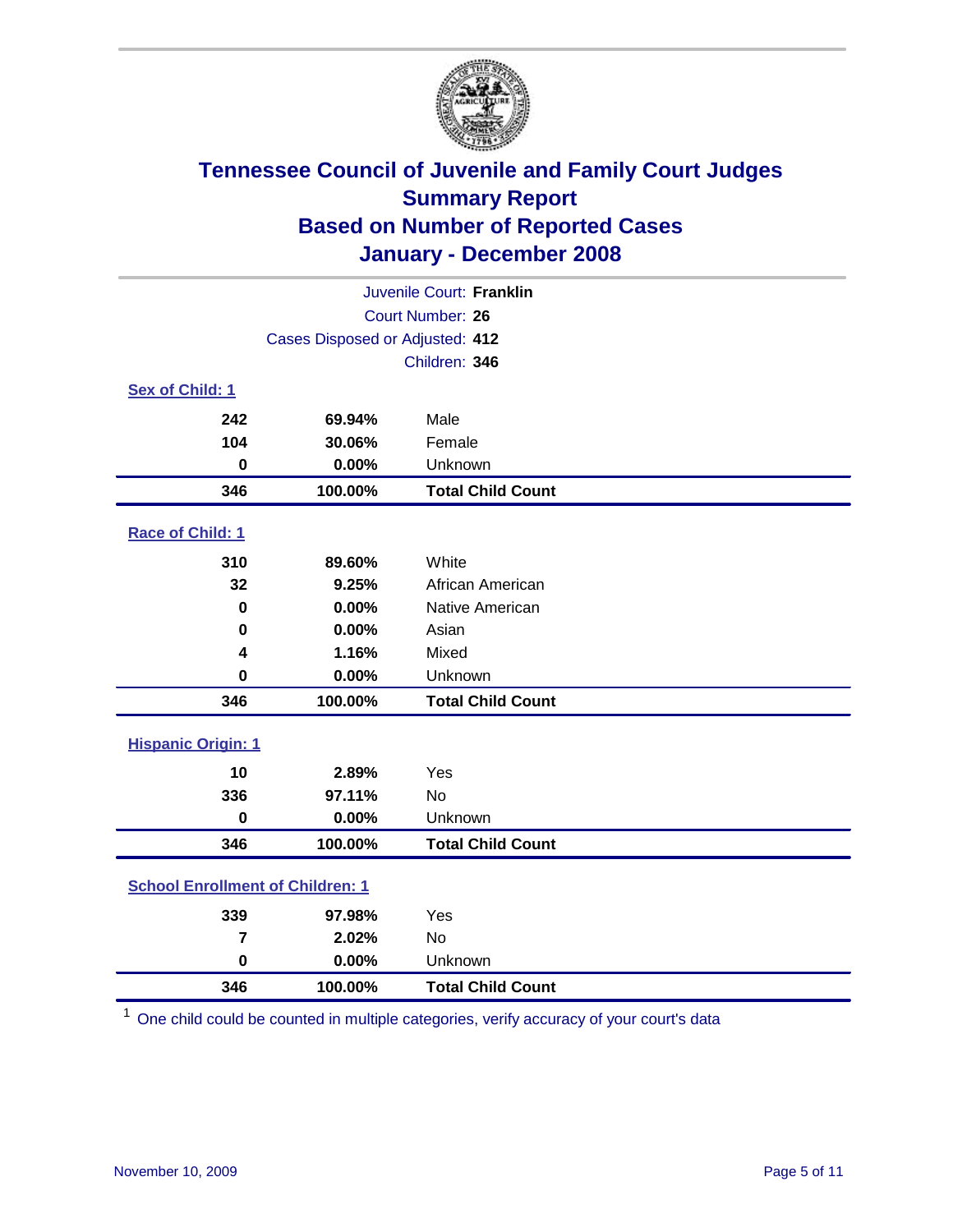

Court Number: **26** Juvenile Court: **Franklin** Cases Disposed or Adjusted: **412** Children: **346**

### **Living Arrangement of Child at Time of Referral: 1**

| 346 | 100.00%  | <b>Total Child Count</b>     |
|-----|----------|------------------------------|
| 8   | 2.31%    | Other                        |
| 0   | $0.00\%$ | Unknown                      |
| 3   | 0.87%    | Independent                  |
| 0   | $0.00\%$ | In an Institution            |
| 0   | $0.00\%$ | In a Residential Center      |
| 1   | 0.29%    | In a Group Home              |
| 0   | $0.00\%$ | With Foster Family           |
| 3   | 0.87%    | <b>With Adoptive Parents</b> |
| 26  | 7.51%    | <b>With Relatives</b>        |
| 38  | 10.98%   | With Father                  |
| 122 | 35.26%   | With Mother                  |
| 31  | 8.96%    | With Mother and Stepfather   |
| 17  | 4.91%    | With Father and Stepmother   |
| 97  | 28.03%   | With Both Biological Parents |
|     |          |                              |

#### **Type of Detention: 2**

| 412 | 100.00%               | <b>Total Detention Count</b> |  |
|-----|-----------------------|------------------------------|--|
| 0   | 0.00%                 | Other                        |  |
| 410 | 99.51%                | Does Not Apply               |  |
| 0   | $0.00\%$              | <b>Unknown</b>               |  |
| 0   | $0.00\%$              | <b>Psychiatric Hospital</b>  |  |
| 0   | $0.00\%$              | Jail - No Separation         |  |
| 0   | $0.00\%$              | Jail - Partial Separation    |  |
| 0   | $0.00\%$              | Jail - Complete Separation   |  |
|     | 0.49%<br>$\mathbf{2}$ | Juvenile Detention Facility  |  |
| 0   | $0.00\%$              | Non-Secure Placement         |  |
|     |                       |                              |  |

<sup>1</sup> One child could be counted in multiple categories, verify accuracy of your court's data

<sup>2</sup> If different than number of Cases (412) verify accuracy of your court's data.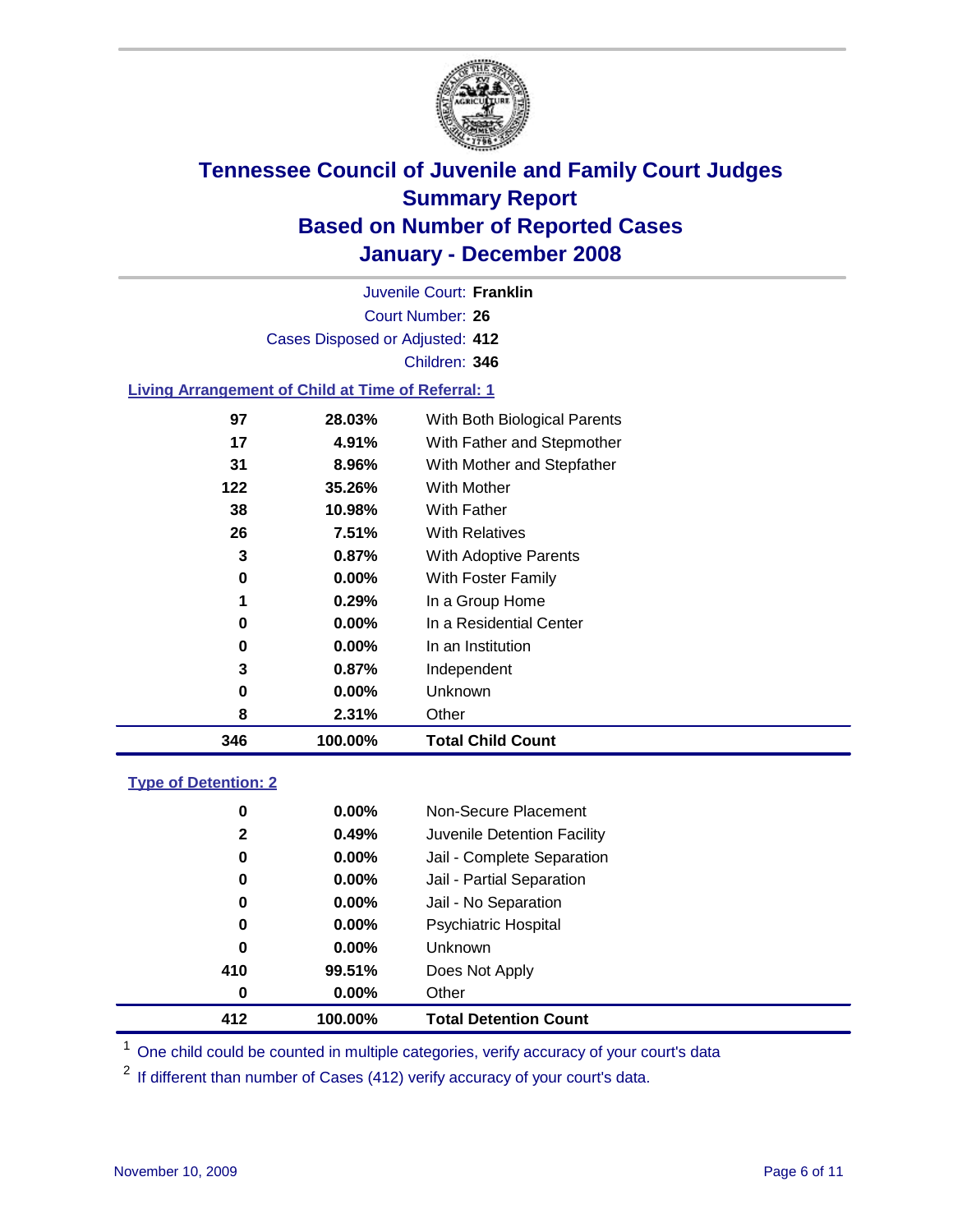

|                                                    | Juvenile Court: Franklin        |                                      |  |  |  |
|----------------------------------------------------|---------------------------------|--------------------------------------|--|--|--|
|                                                    | Court Number: 26                |                                      |  |  |  |
|                                                    | Cases Disposed or Adjusted: 412 |                                      |  |  |  |
|                                                    |                                 | Children: 346                        |  |  |  |
| <b>Placement After Secure Detention Hearing: 1</b> |                                 |                                      |  |  |  |
| 0                                                  | 0.00%                           | Returned to Prior Living Arrangement |  |  |  |
| $\mathbf 2$                                        | 0.49%                           | Juvenile Detention Facility          |  |  |  |
| $\mathbf 0$                                        | 0.00%                           | Jail                                 |  |  |  |
| $\bf{0}$                                           | 0.00%                           | Shelter / Group Home                 |  |  |  |
| 0                                                  | 0.00%                           | <b>Foster Family Home</b>            |  |  |  |
| 0                                                  | 0.00%                           | Psychiatric Hospital                 |  |  |  |
| 0                                                  | 0.00%                           | Unknown                              |  |  |  |
| 410                                                | 99.51%                          | Does Not Apply                       |  |  |  |
| $\bf{0}$                                           | 0.00%                           | Other                                |  |  |  |
| 412                                                | 100.00%                         | <b>Total Placement Count</b>         |  |  |  |
| <b>Intake Actions: 2</b>                           |                                 |                                      |  |  |  |
|                                                    |                                 |                                      |  |  |  |
| 385                                                | 77.94%                          | <b>Petition Filed</b>                |  |  |  |
| 1                                                  | 0.20%                           | <b>Motion Filed</b>                  |  |  |  |
| 103                                                | 20.85%                          | <b>Citation Processed</b>            |  |  |  |
| $\bf{0}$                                           | 0.00%                           | Notification of Paternity Processed  |  |  |  |
| $\bf{0}$                                           | 0.00%                           | Scheduling of Judicial Review        |  |  |  |
| 0                                                  | 0.00%                           | Scheduling of Administrative Review  |  |  |  |
| 0                                                  | 0.00%                           | Scheduling of Foster Care Review     |  |  |  |
| $\bf{0}$                                           | 0.00%                           | Unknown                              |  |  |  |
| 0                                                  | 0.00%                           | Does Not Apply                       |  |  |  |
| 5                                                  | 1.01%                           | Other                                |  |  |  |
| 494                                                | 100.00%                         | <b>Total Intake Count</b>            |  |  |  |

<sup>1</sup> If different than number of Cases (412) verify accuracy of your court's data.

<sup>2</sup> If different than number of Referral Reasons (494), verify accuracy of your court's data.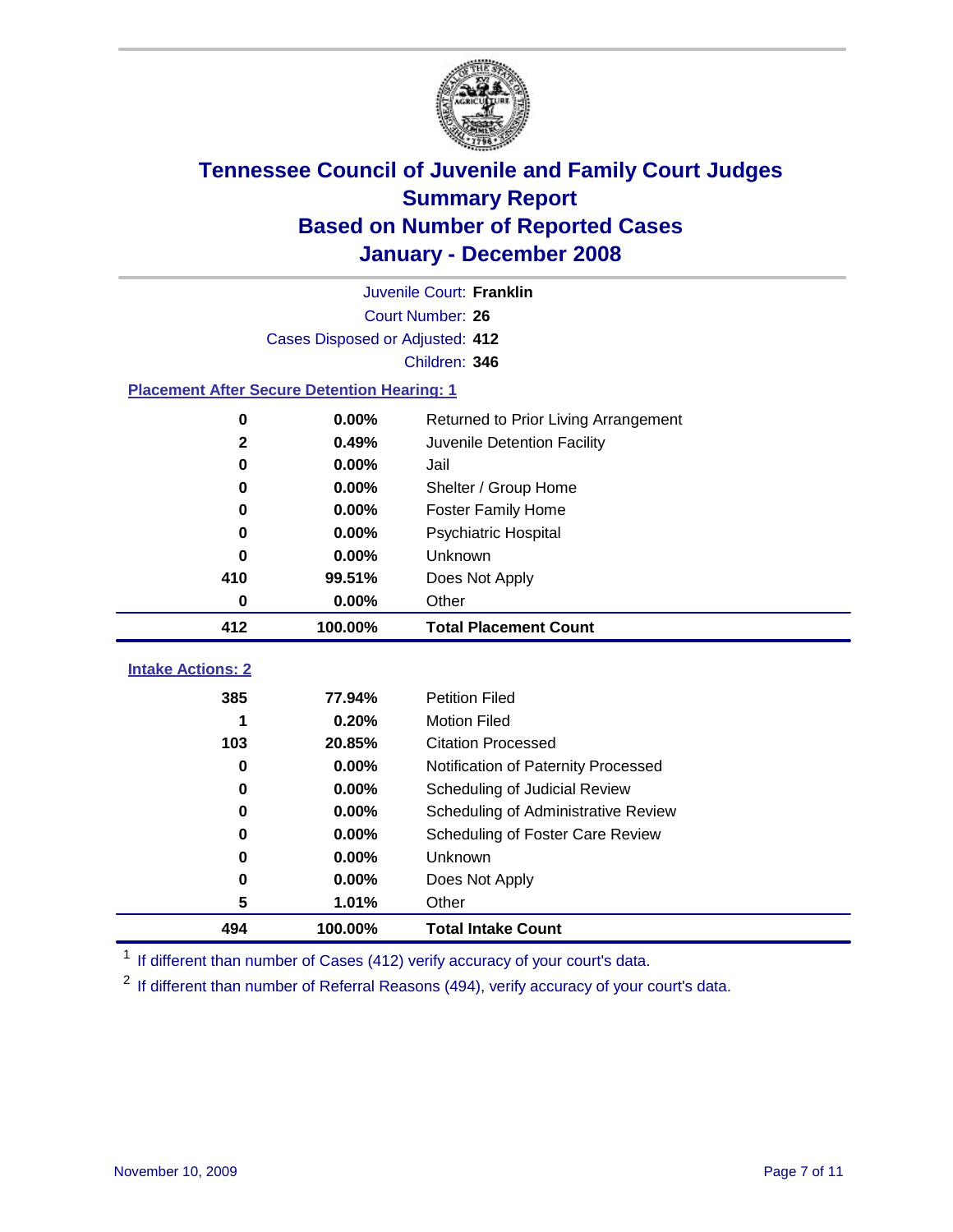

Court Number: **26** Juvenile Court: **Franklin** Cases Disposed or Adjusted: **412** Children: **346**

#### **Last Grade Completed by Child: 1**

| 3<br>1      | 0.87%<br>0.29% | Preschool<br>Kindergarten |
|-------------|----------------|---------------------------|
|             |                |                           |
|             |                |                           |
| $\mathbf 2$ | 0.58%          | 1st Grade                 |
| 1           | 0.29%          | 2nd Grade                 |
| 5           | 1.45%          | 3rd Grade                 |
| 4           | 1.16%          | 4th Grade                 |
| 8           | 2.31%          | 5th Grade                 |
| 15          | 4.34%          | 6th Grade                 |
| 18          | 5.20%          | 7th Grade                 |
| 33          | 9.54%          | 8th Grade                 |
| 68          | 19.65%         | 9th Grade                 |
| 101         | 29.19%         | 10th Grade                |
| 65          | 18.79%         | 11th Grade                |
| 9           | 2.60%          | 12th Grade                |
| $\mathbf 0$ | 0.00%          | Non-Graded Special Ed     |
| 8           | 2.31%          | <b>GED</b>                |
| 0           | 0.00%          | Graduated                 |
| 0           | 0.00%          | Never Attended School     |
| 5           | 1.45%          | Unknown                   |
| 0           | 0.00%          | Other                     |
| 346         | 100.00%        | <b>Total Child Count</b>  |

### **Enrolled in Special Education: 1**

| 346 | 100.00% | <b>Total Child Count</b> |
|-----|---------|--------------------------|
| 3   | 0.87%   | Unknown                  |
| 303 | 87.57%  | No                       |
| 40  | 11.56%  | Yes                      |

<sup>1</sup> One child could be counted in multiple categories, verify accuracy of your court's data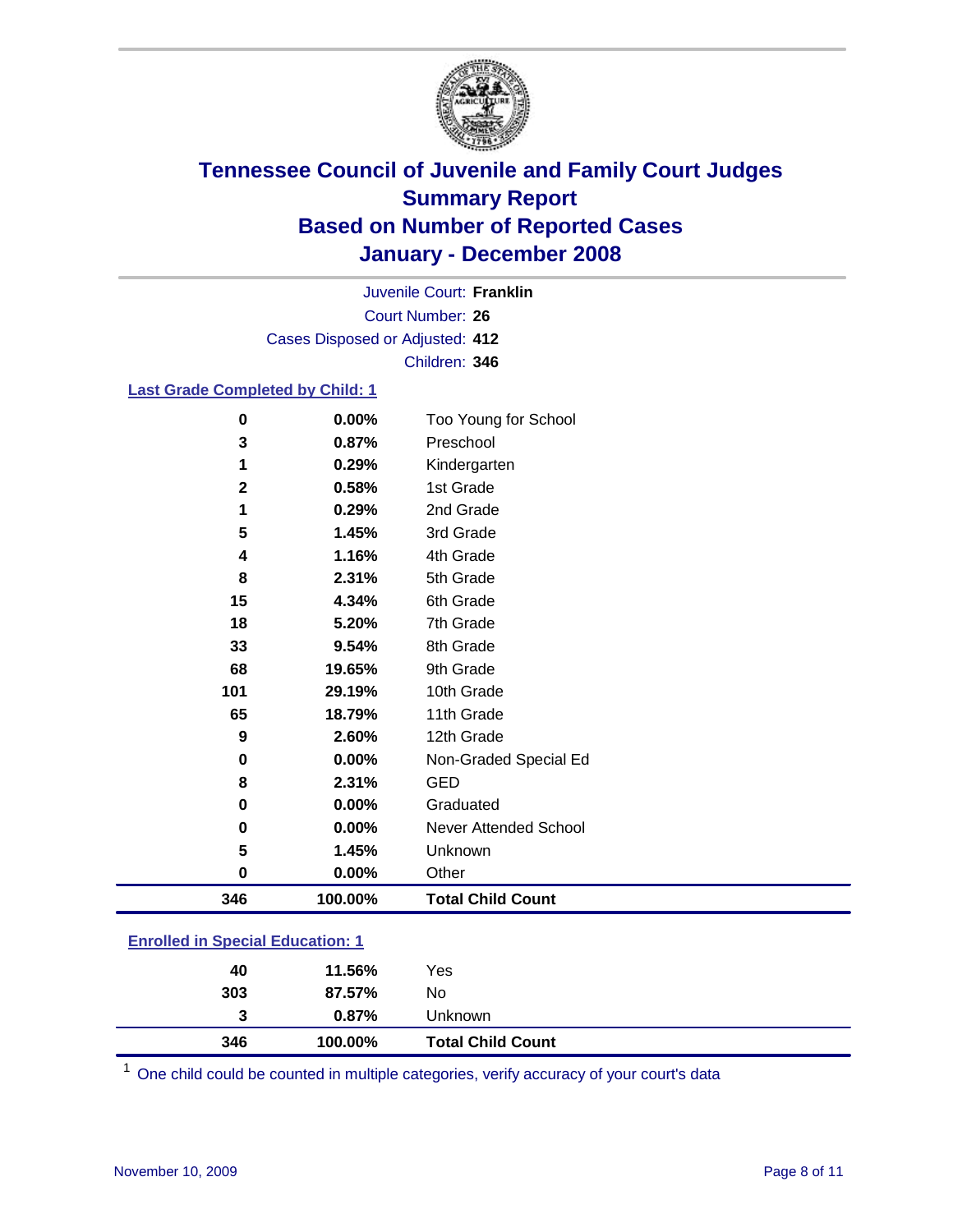

|                              |                                 | Juvenile Court: Franklin  |
|------------------------------|---------------------------------|---------------------------|
|                              |                                 | Court Number: 26          |
|                              | Cases Disposed or Adjusted: 412 |                           |
|                              |                                 | Children: 346             |
| <b>Action Executed By: 1</b> |                                 |                           |
| 493                          | 99.80%                          | Judge                     |
| 0                            | $0.00\%$                        | Referee                   |
| 0                            | $0.00\%$                        | <b>YSO</b>                |
| 1                            | 0.20%                           | Other                     |
| 0                            | $0.00\%$                        | Unknown                   |
| 494                          | 100.00%                         | <b>Total Action Count</b> |

#### **Formal / Informal Actions: 1**

| 55  | 11.13%   | <b>Dismissed</b>                                 |
|-----|----------|--------------------------------------------------|
| 0   | 0.00%    | Retired / Nolle Prosequi                         |
| 178 | 36.03%   | <b>Complaint Substantiated Delinquent</b>        |
| 97  | 19.64%   | <b>Complaint Substantiated Status Offender</b>   |
| 5   | 1.01%    | <b>Complaint Substantiated Dependent/Neglect</b> |
| 0   | 0.00%    | <b>Complaint Substantiated Abused</b>            |
| 0   | $0.00\%$ | <b>Complaint Substantiated Mentally III</b>      |
| 107 | 21.66%   | Informal Adjustment                              |
| 12  | 2.43%    | <b>Pretrial Diversion</b>                        |
| 0   | 0.00%    | <b>Transfer to Adult Court Hearing</b>           |
| 0   | $0.00\%$ | Charges Cleared by Transfer to Adult Court       |
| 1   | 0.20%    | Special Proceeding                               |
| 0   | 0.00%    | <b>Review Concluded</b>                          |
| 34  | 6.88%    | Case Held Open                                   |
| 5   | $1.01\%$ | Other                                            |
| 0   | 0.00%    | <b>Unknown</b>                                   |
| 494 | 100.00%  | <b>Total Action Count</b>                        |

<sup>1</sup> If different than number of Referral Reasons (494), verify accuracy of your court's data.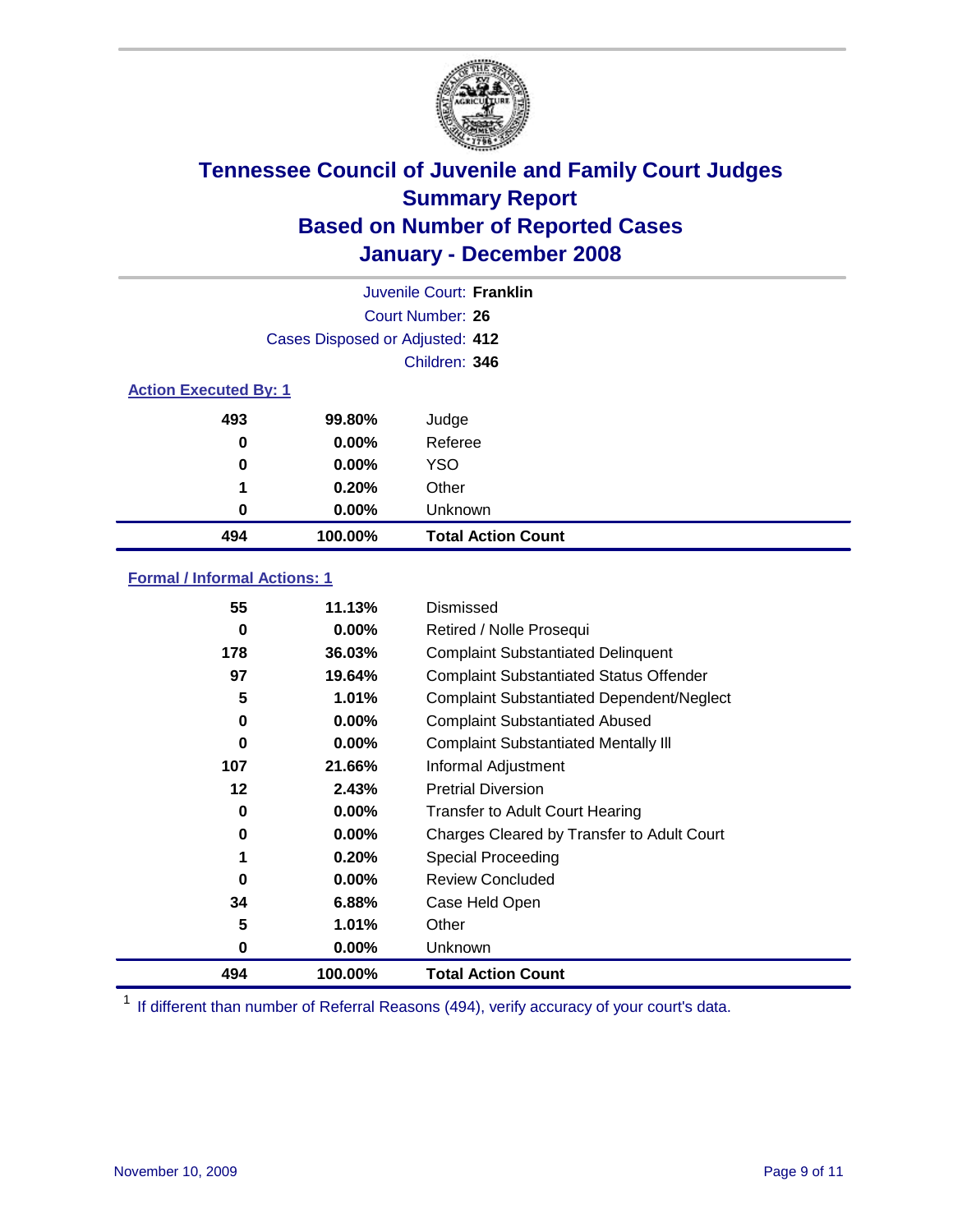

|                       |                                 | Juvenile Court: Franklin                              |
|-----------------------|---------------------------------|-------------------------------------------------------|
|                       |                                 | Court Number: 26                                      |
|                       | Cases Disposed or Adjusted: 412 |                                                       |
|                       |                                 | Children: 346                                         |
| <b>Case Outcomes:</b> |                                 | There can be multiple outcomes for one child or case. |
| 41                    | 5.25%                           | <b>Case Dismissed</b>                                 |
| $\mathbf{2}$          | 0.26%                           | Case Retired or Nolle Prosequi                        |
| 68                    | 8.71%                           | Warned / Counseled                                    |
| 29                    | 3.71%                           | <b>Held Open For Review</b>                           |
| 92                    | 11.78%                          | Supervision / Probation to Juvenile Court             |
| 1                     | 0.13%                           | <b>Probation to Parents</b>                           |
| 0                     | 0.00%                           | Referral to Another Entity for Supervision / Service  |
| 5                     | 0.64%                           | Referred for Mental Health Counseling                 |
| 21                    | 2.69%                           | Referred for Alcohol and Drug Counseling              |
| 0                     | 0.00%                           | <b>Referred to Alternative School</b>                 |
| 0                     | 0.00%                           | Referred to Private Child Agency                      |
| 0                     | 0.00%                           | Referred to Defensive Driving School                  |
| 0                     | 0.00%                           | Referred to Alcohol Safety School                     |
| 0                     | 0.00%                           | Referred to Juvenile Court Education-Based Program    |
| 3                     | 0.38%                           | Driver's License Held Informally                      |
| 0                     | 0.00%                           | <b>Voluntary Placement with DMHMR</b>                 |
| 0                     | 0.00%                           | <b>Private Mental Health Placement</b>                |
| 0                     | 0.00%                           | <b>Private MR Placement</b>                           |
| 0                     | 0.00%                           | Placement with City/County Agency/Facility            |
| 0                     | 0.00%                           | Placement with Relative / Other Individual            |
| 15                    | 1.92%                           | Fine                                                  |
| 182                   | 23.30%                          | <b>Public Service</b>                                 |
| 6                     | 0.77%                           | Restitution                                           |
| 0                     | 0.00%                           | <b>Runaway Returned</b>                               |
| 28                    | 3.59%                           | No Contact Order                                      |
| 0                     | $0.00\%$                        | Injunction Other than No Contact Order                |
| 0                     | 0.00%                           | <b>House Arrest</b>                                   |
| 0                     | 0.00%                           | <b>Court Defined Curfew</b>                           |
| 0                     | 0.00%                           | Dismissed from Informal Adjustment                    |
| 0                     | 0.00%                           | <b>Dismissed from Pretrial Diversion</b>              |
| 0                     | 0.00%                           | Released from Probation                               |
| 0                     | 0.00%                           | <b>Transferred to Adult Court</b>                     |
| 0                     | $0.00\%$                        | <b>DMHMR Involuntary Commitment</b>                   |